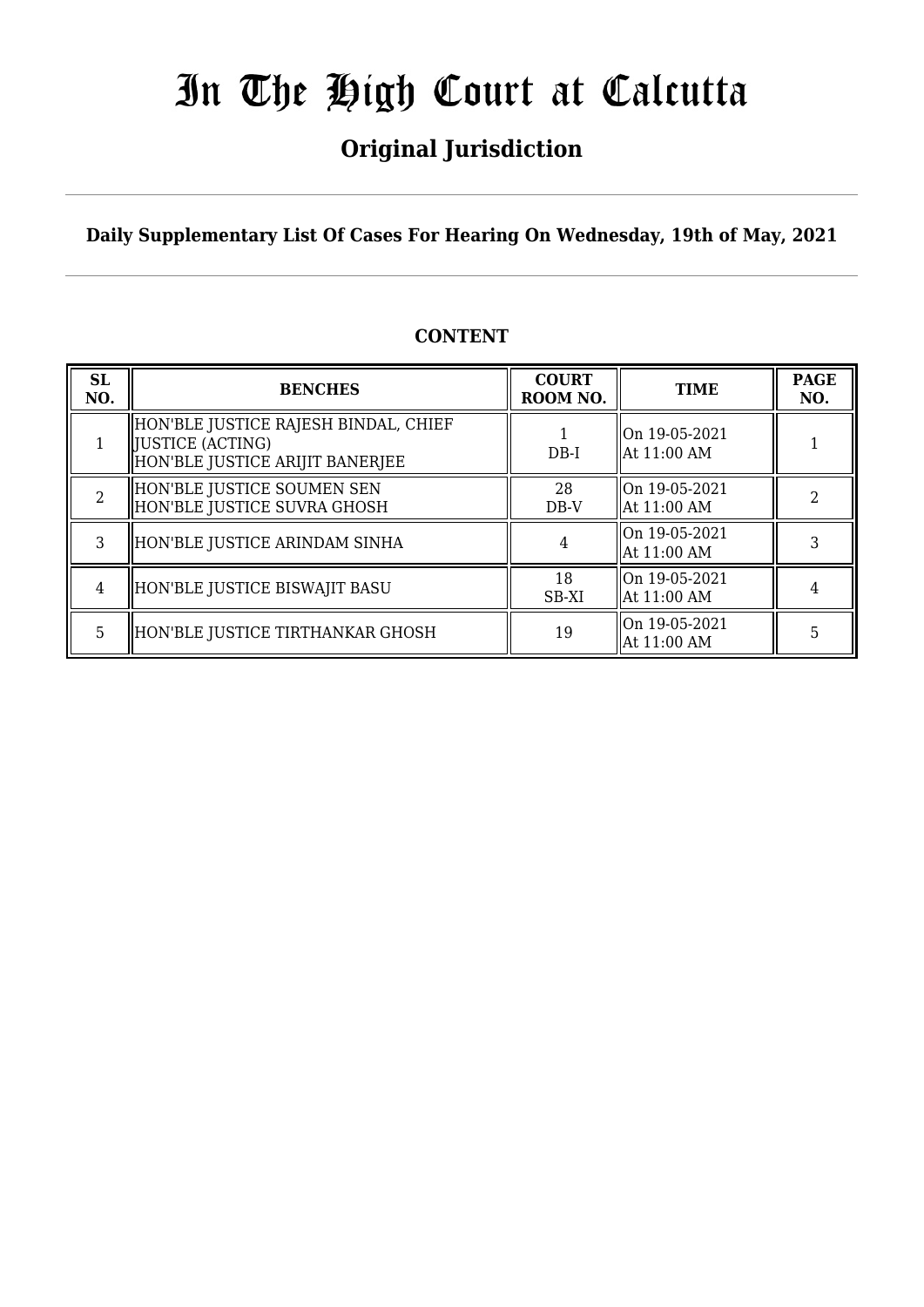

### **Original Side**

**DAILY CAUSELIST For Wednesday The 19th May 2021**

**COURT NO. 1**

**DIVISION BENCH (DB-I )**

**AT 11:00 AM**

**HON'BLE JUSTICE RAJESH BINDAL, CHIEF JUSTICE (ACTING) HON'BLE JUSTICE ARIJIT BANERJEE From Monday, 17th May, 2021 to Wednesday, 19th May, 2021**

**Public Interest Litigation;**

**Any other matter, irrespective of classification;**

**Habeas Corpus;**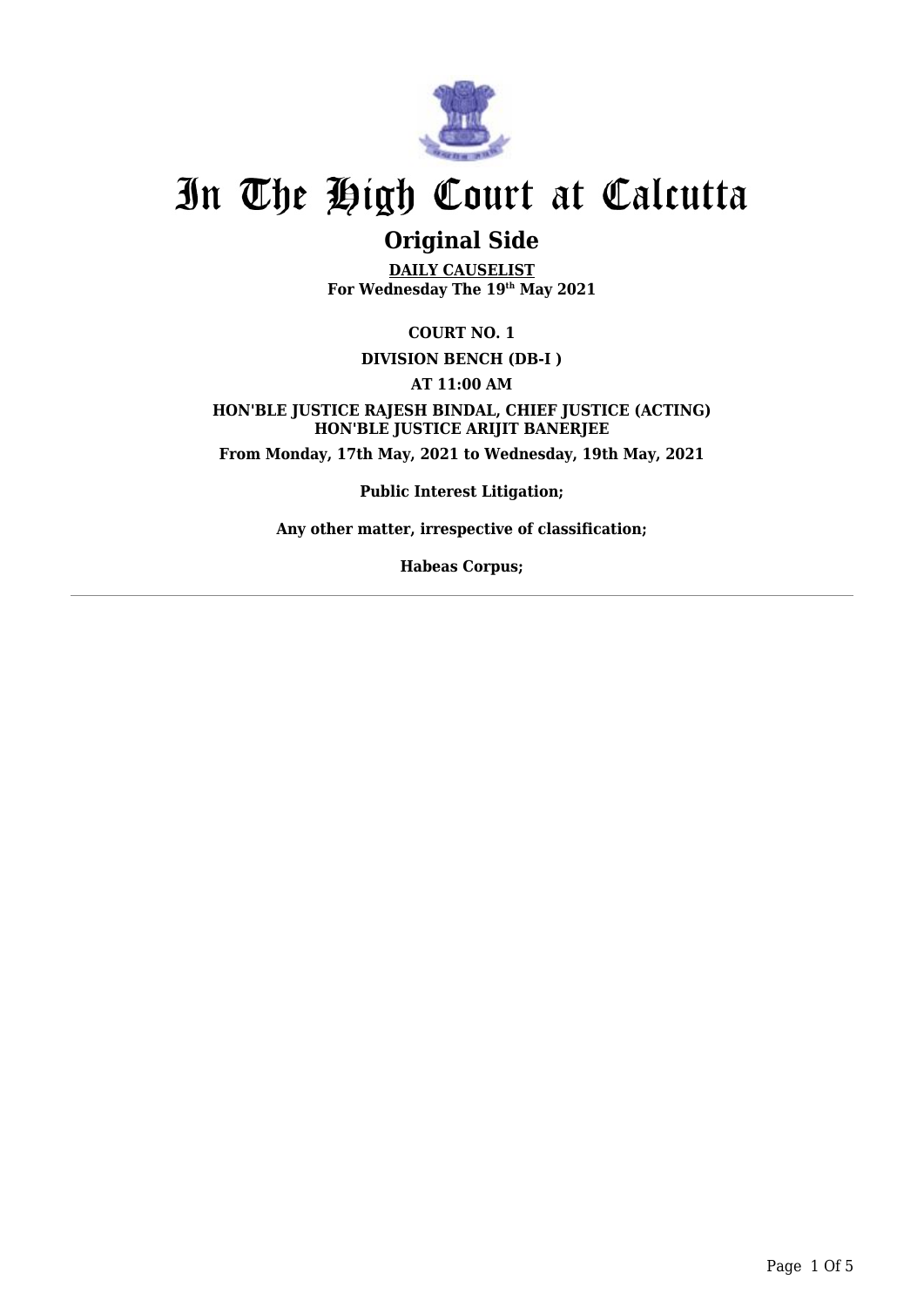

### **Original Side**

**DAILY CAUSELIST For Wednesday The 19th May 2021**

**COURT NO. 28 DIVISION BENCH (DB-V ) AT 11:00 AM HON'BLE JUSTICE SOUMEN SEN HON'BLE JUSTICE SUVRA GHOSH From Monday, 17th May, 2021 to Wednesday, 19th May, 2021 -**

**Urgent civil and criminal matters.**

**(VIA VIDEO CONFERENCE)**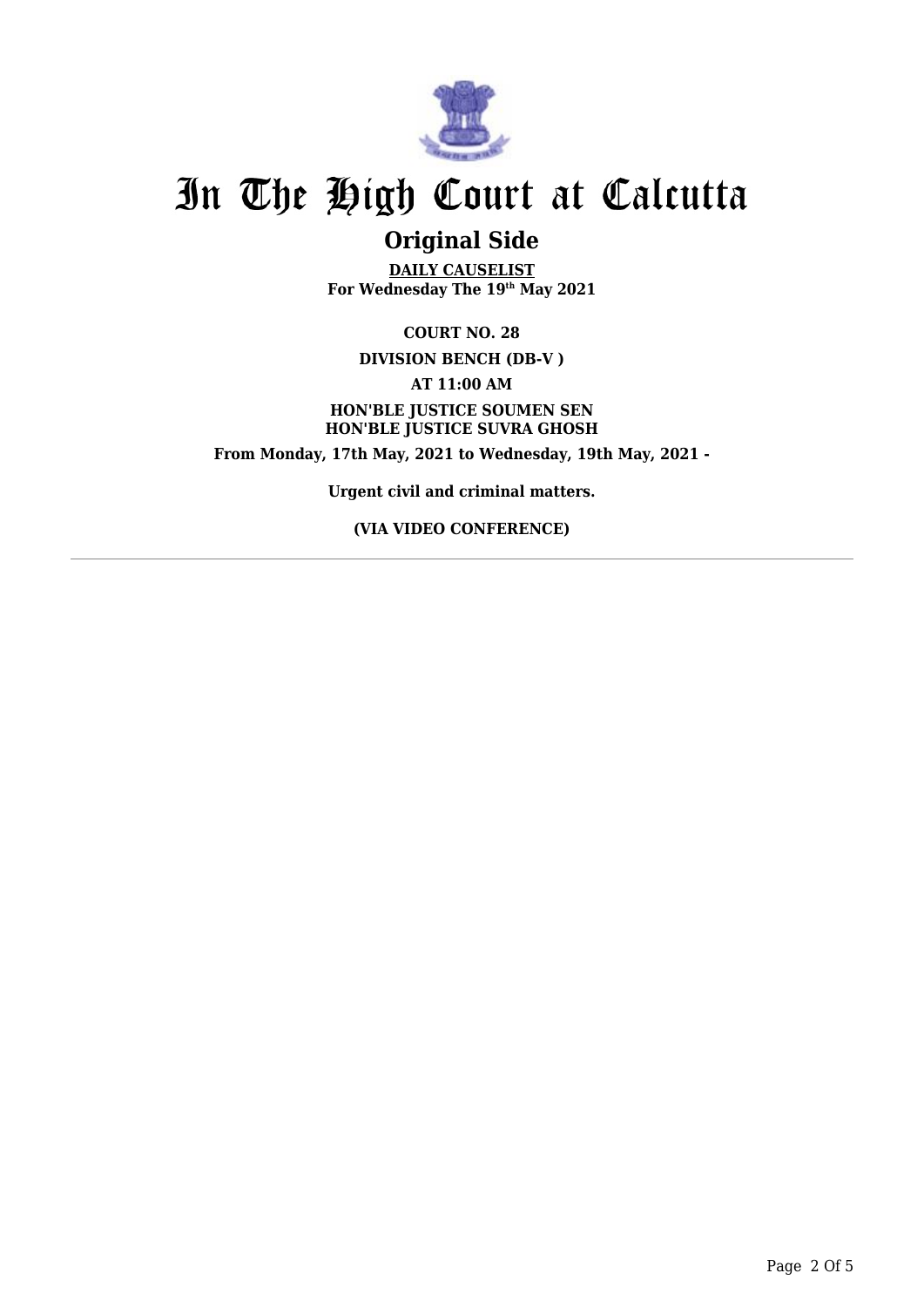

## **Original Side**

**DAILY CAUSELIST For Wednesday The 19th May 2021**

#### **COURT NO. 4**

#### **SINGLE BENCH ()**

#### **AT 11:00 AM**

#### **HON'BLE JUSTICE ARINDAM SINHA**

**From Monday, 17th May, 2021 to Wednesday, 19th May, 2021 -**

**All urgent matters.**

#### **(VIA VIDEO CONFERENCE)**

#### **NEW MOTIONS**

| 1 | AP/231/2021  | M/S. KSE ELECTRICALS<br>PRIVATE LIMITED<br>VS<br>THE PROJECT DIRECTOR,<br><b>BANGLADESH RURAL</b><br>ELECTRIFICATION BOARD<br>AND ANR.      | KHAITAN AND CO. |
|---|--------------|---------------------------------------------------------------------------------------------------------------------------------------------|-----------------|
| 2 | AP/232/2021  | M/S KSE ELECTRICALS PVT KHAITAN AND CO<br>LTD.<br>VS<br>THE PROJECT DIRECTOR<br><b>BANGLADESH RURAL</b><br>ELECTRIFICATION BOARD<br>AND ANR |                 |
|   |              | <b>COURT APPLICATION UNDER ART. 226 (GROUP IV)</b>                                                                                          |                 |
|   | WPO/213/2021 | FI FCTROSTFFI CASTINGS                                                                                                                      | PRARHAT KIIMAR  |

| WPO/213/2021 | ELECTROSTEEL CASTINGS  | PRABHAT KUMAR |
|--------------|------------------------|---------------|
|              | LTD AND ANR            | SRIVASTAVA    |
|              | VS                     |               |
|              | UNION OF INDIA AND ORS |               |
|              |                        |               |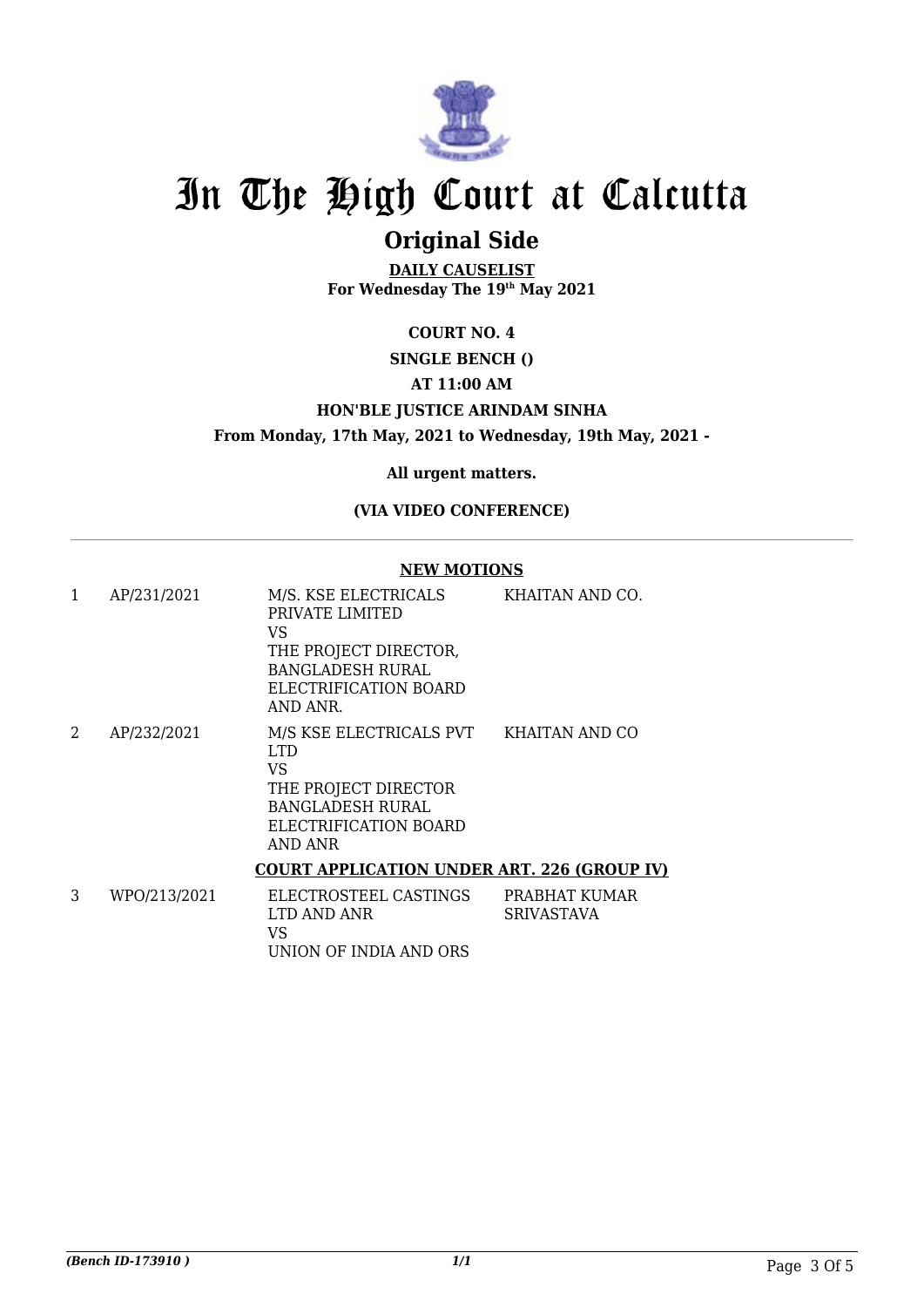

### **Original Side**

**DAILY CAUSELIST For Wednesday The 19th May 2021**

**COURT NO. 18 SINGLE BENCH (SB-XI) AT 11:00 AM HON'BLE JUSTICE BISWAJIT BASU From Monday, 17th May, 2021 to Wednesday, 19th May, 2021 -**

**All urgent matters.**

**(VIA VIDEO CONFERENCE)**